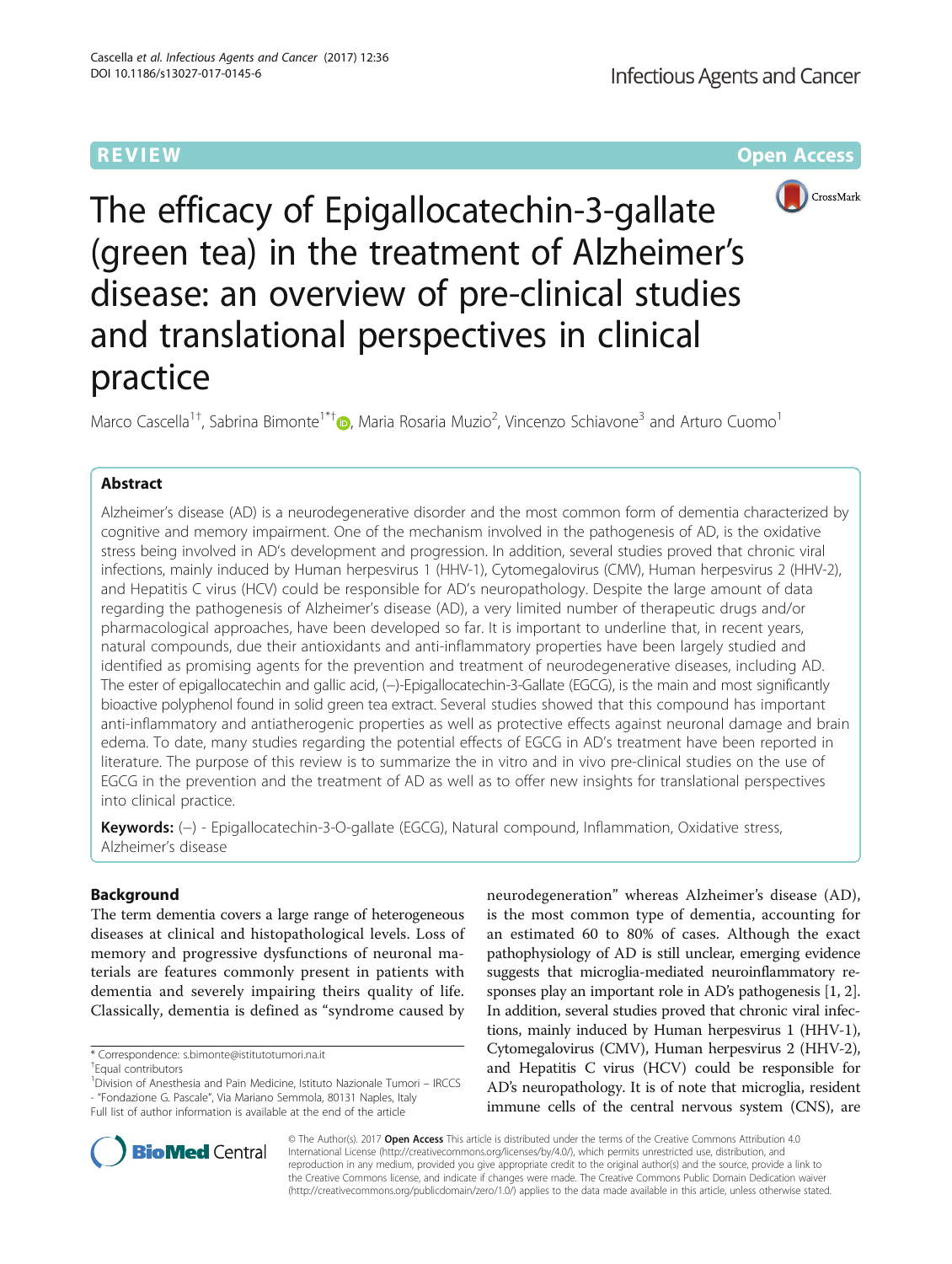significantly involved in the neuroinflammation process. Current evidences on AD's mechanism showed that the principal pathological features of AD are represented by the accumulation of soluble amyloid β peptide (Aβ) in the brain and the neurofibrillary tangles [\[3](#page-5-0)]. Aβ is considered an important neuroinflammatory stimulus for microglia. Moreover, it is of note that Aβ-dependent microglial activation induces neuronal injury due to the secretion of various pro-inflammatory molecules such as tumour necrosis factor-α (TNFα), interleukin (I) L-6, IL-1β, reactive oxygen species (ROS), and reactive nitrogen species (NOS) [\[4\]](#page-5-0). Neuroinflammation and oxidative stress processes are responsible for the impairments of neurovascular unit's functions, leading to axonal demyelination, local hypoxia–ischemia, and reduced repair of white matter damages [[5\]](#page-5-0).

Despite the large amount of data published on the AD's pathogenesis, a limited number of therapeutic drugs have been developed so far. Natural compounds have been identified as promising agents for the prevention and treatment of neurological disorders [\[6](#page-5-0)] and AD due their antioxidants and anti-inflammatory properties [[7\]](#page-5-0). As a consequence, many investigations have been performed, with the aim of to evaluate the neuroprotective effects of nutraceuticals, such as resveratrol [[8](#page-5-0)], curcumin [\[9\]](#page-5-0), pinocembrin [\[10\]](#page-5-0), caffeine [\[11](#page-5-0)], the combination of Panax ginseng, Ginkgo biloba, and Crocus sativus [\[12](#page-5-0)], and salvia triloba associated to Piper nigrum [\[13](#page-5-0)].

Catechins flavonoids are contained in Green tea extract (GTE) and are defined as the active components of green tea, accounting for its therapeutic properties. The ester of epigallocatechin and gallic acid, (-)-Epigallocatechin-3-Gallate [EGCG; (2R,3R)-5,7-dihydroxy-2-(3,4,5-trihydroxyphenyl)-3,4-dihydro-2H-1-benzopyran-3-yl 3,4,5-trihydroxybenzoate] (Pubchem CID: 65,064), represents the principal bioactive polyphenol in the solid GTE (65% catechin content). Several studies showed that EGCG has important anti-atherogenic and anti-inflammatory properties [[14](#page-5-0), [15](#page-5-0)] with potential neuroprotective effects against cerebrovascular diseases. For examples, Ahn et al. showed that EGCG was able to inhibit the production of TNFα-induced monocyte chemotactic protein-1 from vascular endothelial cells [[16](#page-6-0)], whereas Lee et al. studied the protective effects of EGCG against brain edema and neuronal damage after unilateral cerebral ischemia in gerbils [\[17\]](#page-6-0). In addition, it has been proved that EGCG bypassed the blood–brain barrier (BBB) and to reach the functional parts of the brain [\[18](#page-6-0)]. Moreover, EGCG appears to be safe even when administered at relatively high dose. Indeed, as Lee et al. showed, an amount up to 6 mg/kg of EGCG can be used without any side effects [\[19\]](#page-6-0).

As regards to the role of EGCG in the treatment of AD's disorder, a large amount of in vitro and in vivo studies, have been reported so far [\[19](#page-6-0)–[37](#page-6-0)], indicating that EGCG

plays a neuroprotective role and be potentially used as therapeutic agent for AD's treatment (Fig. 1).

On the other side, studies have been also performed by using computational methods. For example, Ali et al., in order to demonstrate a potential role of cholinesterase inhibitors for AD's treatment, performed an in silico analysis by using green tea polyphenols. Data emerged from this study, suggested that the cholinergic neurotransmission was enhanced by these synthetically compounds through the inhibition of acetylcholinesterase (AChE) and butyrylcholinesterase (BChE) enzymes [\[38\]](#page-6-0).

The aim of this article is to highlight the potential use of EGCG for the prevention and/or treatment of AD, by summarize the pre-clinical studies reported in literature. Insights for translational perspectives into clinical practice are also given.

## Anti-neuroinflammatory properties of EGCG in the prevention and the treatment of Alzheimer's disease

### a) In vitro studies: an update

In vitro studies on the anti-neuroinflammatory effects of EGCG have been performed on different cells lines including MC65, EOC 13.31, SweAPP N2a, N2a/APP695, DIV8, CHO, and M146 L cells (Table [1\)](#page-2-0). Results from these studies showed that the anti-neuroinflammatory capacity of EGCG is mainly associated to the inhibition of microgliainduced cytotoxicity.

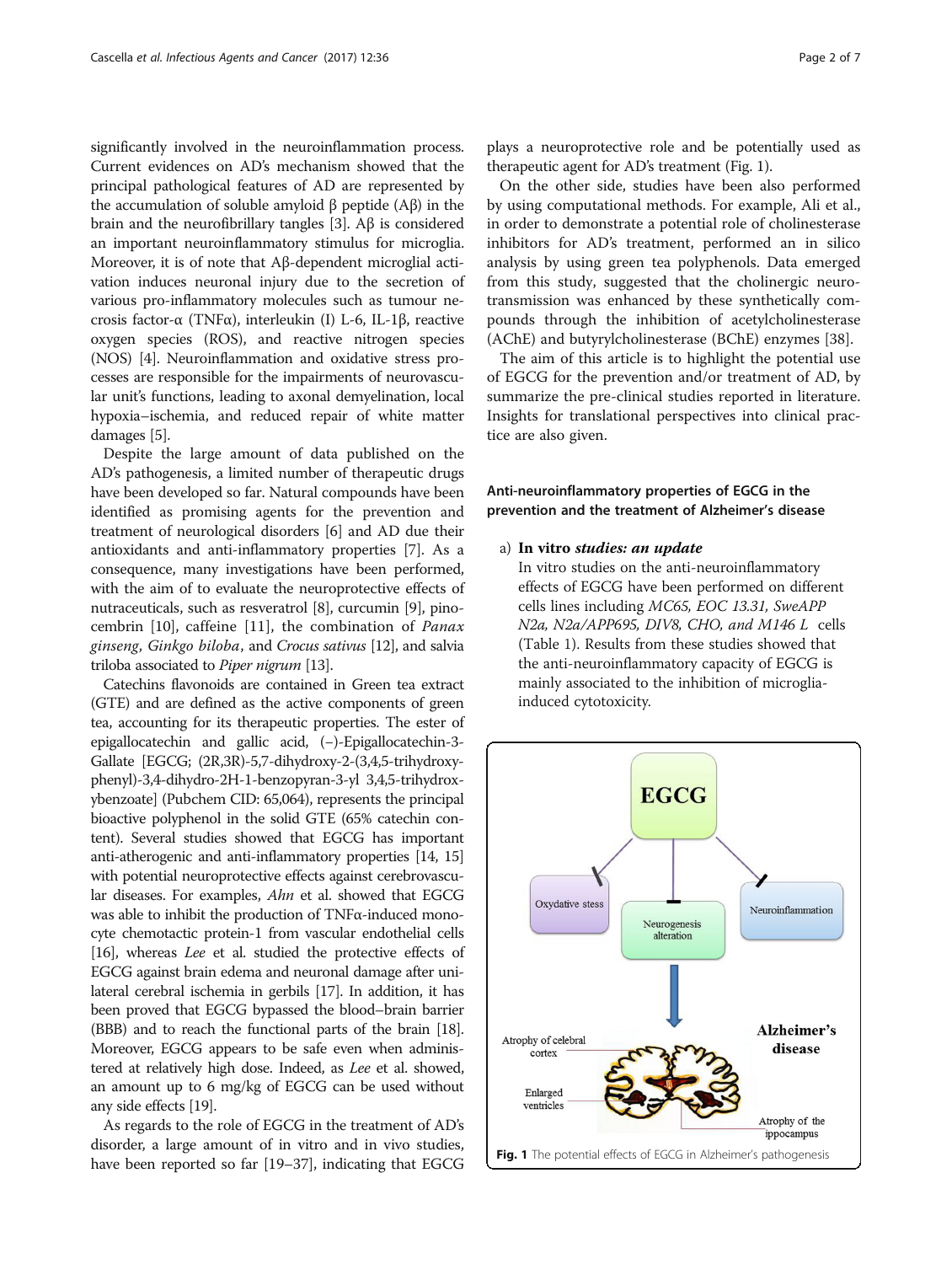| Cell lines              | Drug and dosage   | Results                                                                                                                                                                  | References |
|-------------------------|-------------------|--------------------------------------------------------------------------------------------------------------------------------------------------------------------------|------------|
| MC65                    | EGCG 20 µM        | EGCG reduced the $AB$ levels by enhancing endogenous APP proteolysis and<br>decreased nuclear translocation of c-Abl.                                                    | $[20]$     |
| FOC 13.31               | EGCG 5 to 20 µM   | EGCG suppressed the expression of $\mathsf{AB}\text{-induced TNFa, IL-1}\beta$ , IL-6, and iNOS, and<br>restored the levels of intracellular antioxidants Nrf2 and HO-1. | $[23]$     |
| SweAPP N2a              | <b>GTF</b>        | EGCG reduced the AB generation and activated nonamyloidogenic processing of<br>APP by promoting its a-secretase cleavage.                                                | $[24]$     |
| Div8                    | EGCG 12.5-50 µM   | EGCG induced an increase in the key autophagy adaptor proteins NDP52 and p62.                                                                                            | $[27]$     |
| M146 L, CHO             | EGCG 16-32 µmol/L | EGCG reduced the accumulation of $\beta$ -amyloid (A $\beta$ ).                                                                                                          | $[28]$     |
| N <sub>2a</sub> /APP695 | EGCG (5-100 µM)   | EGCG suppressed the production of $\mathsf{AB}$ and reduced inflammation, oxidative stress<br>and cell apoptosis.                                                        | $[29]$     |

<span id="page-2-0"></span>Table 1 A summary of in vitro studies on the role of EGCG on AD prevention

Lin et al. demonstrated that EGCG was able to suppress the neurotoxicity induced by Aβ, through the activation of the glycogen synthase kinase-3β (GSK-3β) and the inhibition of c-Abl/FE65 nuclear translocation [[20](#page-6-0)]. This was a relevant finding, since it is of note that c-Abl is a cytoplasmic nonreceptor tyrosine kinase involved in the development of the nervous system and implicated in the regulation of cell apoptosis, whereas the β-isoform of GSK3 is a proline-directed serine-threonine kinase involved in neuronal cell development and energy metabolism [\[21](#page-6-0)]. These data suggest that c-Abl/GSK-3β signaling is involved in neuronal loss, neuroinflammation and gliosis. It is of note that, related to AD's pathogenesis, the proteolytic processing of a transmembrane glycoprotein, known as amyloid precursor protein (APP), is responsible for the  $\mathsf{A}\beta$ 's origin [[22\]](#page-6-0). Other investigations have been conducted to evaluate the effect of EGCG on Aβ-induced inflammatory responses in microglia. To this regard, Wei et al., investigated on the inhibitory effects of EGCG on microglial activation induced by Aβ and on neurotoxicity in Aβ-stimulated EOC 13.31 microglia. Results revealed that that EGCG was able to suppress the expression of TNFα, IL-1β, IL-6, and inducible nitric oxide synthase (iNOS) and to restore the levels of intracellular antioxidants against free radical-induced pro-inflammatory effects in microglia, the nuclear erythroid-2 related factor 2 (Nrf2) and the heme oxygenase-1 (HO-1) [[23](#page-6-0)]. In addition, EGCG suppressed Aβ-induced cytotoxicity by reducing ROS-induced NF-κB activation and mitogen-activated protein kinase (MAPK) signaling, including c-Jun N-terminal kinase (JNK) and p38 signaling. Taken together these data suggest that EGCG is able to inhibit the neuroinflammatory response of microglia induced by Aβ and to protect against indirect neurotoxicity through several mechanisms. Previously, Rezai-Zadeh et al. demonstrated that

GTE reduced the generation of Aβ in murine neuron-like cells (N2a) transfected with the human

"Swedish" mutant APP (SweAPP N2a cells) and activated the nonamyloidogenic processing of APP, also promoting its  $\alpha$ -secretase cleavage [\[24\]](#page-6-0). One of the processes involved in the amyloid formation cascade, is the β-sheet formation. This event is frequently associated with cellular toxicity in many of human protein misfolding diseases, including AD. It has been reported that EGCG was able to interfere with this cascade, by redirection of prone polypeptides' aggregation into off-pathway protein assemblies [\[25](#page-6-0)]. In another study, Bieschke et al. showed that EGCG converted the large mature Aβ fibrils into smaller forms with no toxicity for mammalian cell [[26\]](#page-6-0). A recent study conducted by Chesser et al., proved that EGCG in DIV8 primary rat cortical neurons, was able to enhance the clearance of AD-relevant phosphorylated tau species, indicating that EGCG could be used as an adjuvant agent for AD's treatment [\[27\]](#page-6-0). Similar findings were obtained by Chang et al. The authors demonstrated that EGCG reduced β-amyloid (Aβ) accumulation in M146 L and CHO cells [\[28](#page-6-0)]. Finally, very recently it has been reported that EGCG inhibited β-Amyloid generation and oxidative stress involvement of nuclear receptor peroxisome proliferator-activated receptor gamma (PPARγ) in N2a/APP695 cells [[29\]](#page-6-0). All these data suggest that EGCG may be considered an important agent with neuroprotective properties against AD.

### b) In vivo preclinical studies: an-update

The neuroprotective effects of EGCG have been also demonstrated by in vivo experiments on several animal models (Table [2](#page-3-0)). The first study was reported by Rezai-Zadeh et al. [\[24\]](#page-6-0). The authors described that EGCG was able to decrease Aβ levels and plaques formation in a transgenic mouse model of "Swedish" mutant APP when was injected intraperitoneally (20 mg/kg). Similar results were obtained by the same group of researchers, when EGCG administered orally in drinking water (50 mg/kg), reduced Aβ deposition in the same mutant mice [\[30](#page-6-0)]. In another study based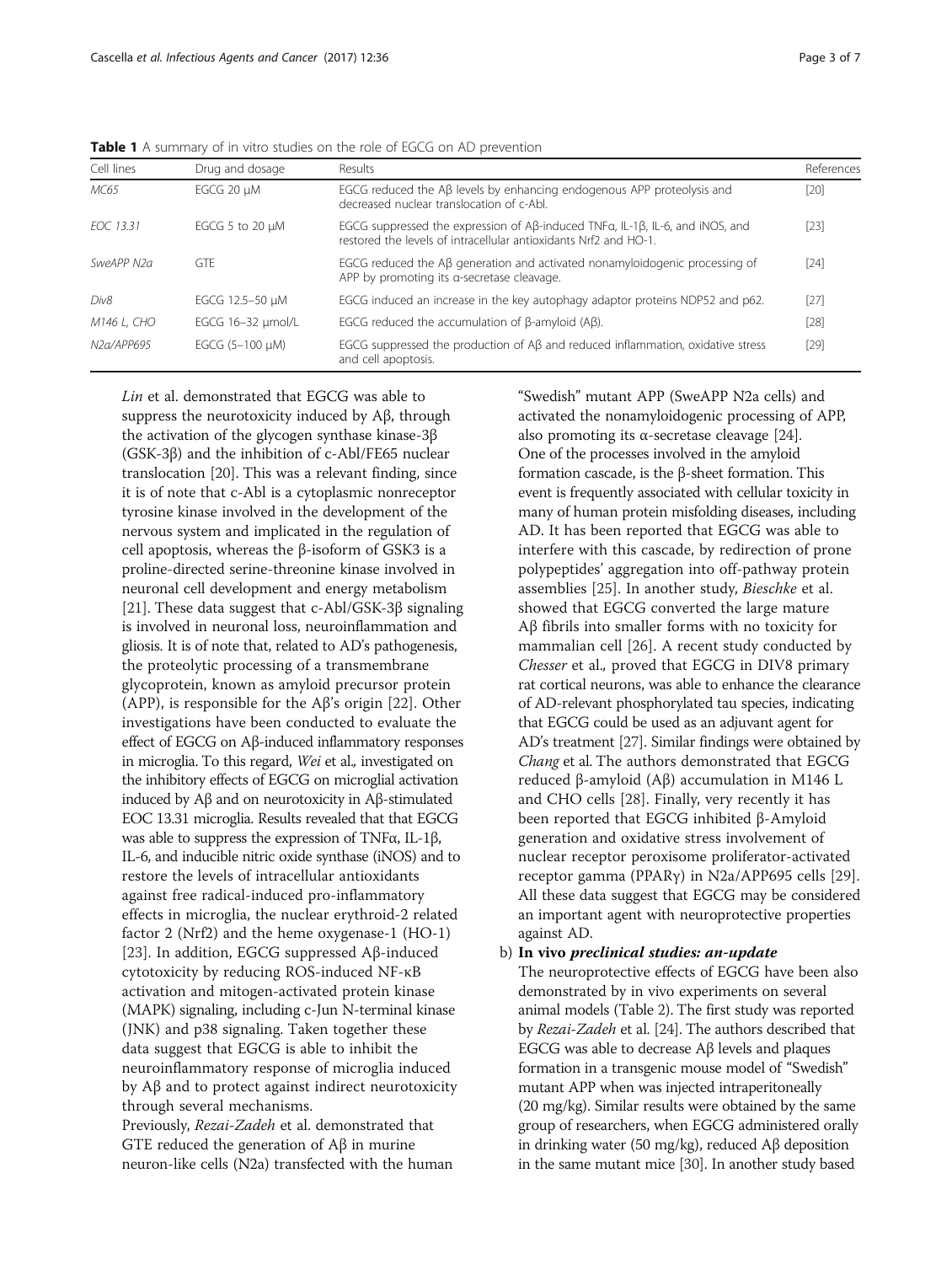| Animal models                                                  | EGCG dose and route                                                                | Effects                                                                                                                                                                  | Ref    |  |  |  |  |
|----------------------------------------------------------------|------------------------------------------------------------------------------------|--------------------------------------------------------------------------------------------------------------------------------------------------------------------------|--------|--|--|--|--|
| Tg2576 APP mice                                                | 20 mg/kg daily for 4 months (oral gavage)                                          | $EGCG$ impaired $AB$ formation by inhibiting $APP$<br>proteolysis and by inhibiting cAbl/FE65 complex<br>nuclear translocation and GSK3 activation.                      | $[20]$ |  |  |  |  |
| Swedish mutant APP-overexpressing<br>mice (Tg APPsw line 2576) | 20 mg/kg (intraperitoneally)                                                       | EGCG induced APP processing with reduction of<br>cerebral amyloidosis.                                                                                                   | $[24]$ |  |  |  |  |
| APP transgenic mice                                            | 20 mg/kg/day, for 3 months (oral gavage)                                           | $\text{AB}$ deposits were reduced by 60% in the frontal<br>cortex and 52% in the hippocampus.                                                                            | $[31]$ |  |  |  |  |
| AD mouse model                                                 | Nanolipidic particles loaded with EGCG                                             | Improved the bioavailability and a-secretase activity<br>induced by EGCG.                                                                                                | $[32]$ |  |  |  |  |
| Tg2576 mice                                                    | Fish oil (8 mg/kg/day) and EGCG (oral<br>gavage, 62.5 mg/kg/day or 12.5 mg/kg/day) | Fish oil enhanced bioavailability of EGCG versus<br>EGCG treatment alone. Synergetic effect of Fish oil<br>and EGCG on the inhibition of cerebral $A \beta$ deposits.    | $[33]$ |  |  |  |  |
| Wistar rat model of dementia                                   | 10 mg/kg/day for 4 weeks, oral gavage.<br>ICV infusion of STZ (3 mg/kg)            | EGCG completely abrogated the cognitive deficit, S100B<br>content in the hippocampus, AChE activity, glutathione<br>peroxidase activity, NO metabolites, and ROS content | $[34]$ |  |  |  |  |
| ICR mice model of systemic<br>inflammation                     | 1.5 and 3 mg/kg for 3 weeks (Oral gavage).<br>LPS (250 µg/kg) intraperitoneal      | EGCG prevented LPS-induced memory impairment,<br>apoptotic neuronal cell death, and microglia activation                                                                 | $[19]$ |  |  |  |  |
| AD mouse model induced by D-gal                                | 2 mg/(kg/ day) or 6 mg/(kg/day) for<br>4 weeks, oral gavage                        | EGCG decreased the expression of APP and beta-Amyloid<br>in the hippocampus of mice.                                                                                     | $[35]$ |  |  |  |  |
| APP/PS1 mice                                                   | 2 mg/(kg/day) or 6 mg/(kg/day) for<br>4 weeks, oral gave                           | EGCG treatment inhibited TNF-a/JNK signaling, increased<br>the phosphorylation of Akt and glycogen synthase kinase-3β.                                                   | [37]   |  |  |  |  |
| SAMP8 mice                                                     | 5 and 15 mg/kg, for 60 days, intragastric                                          | EGCG induced reduction in Aß accumulation and increased<br>NEP expression                                                                                                | $[28]$ |  |  |  |  |

<span id="page-3-0"></span>Table 2 Pre-clinical in vivo studies on the anti-neurodegenerative properties of EGCG in AD

on the generation of transgenic mouse models of AD, Li et al., [[31](#page-6-0)] investigated on EGCG (orally 20 mg/kg/ day, for 3 months) capacity to interfere with Aβ deposits in different brain areas. Data emerged by immunohistochemistry, showed that Aβ deposits were reduced by 60% in the frontal cortex and 52% in the hippocampus. A reduction of Thioflavine-S histochemistry labelling compact plaques was also detected in both regions. In addition, the percentage of CD45, a marker of microglial activation, was lower than 18% in the cortex and then 28% in the hippocampus respect to those observed in the control cohort. New insights on the role of EGCG in AD's treatment have been reported by Smith et al. [\[32](#page-6-0)]. The authors engineered nanolipidic EGCG particles to improve oral's bioavailability of EGCG. By using this system in mouse model of AD's disease, the ability of EGCG for the treatment of AD was enhanced more than two-fold respect to treatment with free EGCG.

The role of EGCG in AD's treatment, was also described by *Giunta* et al., in an interesting study in which was used Fish oil (8 mg/kg/day) combined to EGCG (62.5 mg/kg/day or 12.5 mg/kg/day) in a mouse model of AD. Results obtained from these experiments, showed that co-treatment of N2a cells with fish oil and EGCG increased the production of sAPP-alpha respect to either compound alone, indicating that these compounds were able to make a synergetic action on the inhibition of cerebral Aβ deposits [[33\]](#page-6-0).

More recently, Lee et al. [\[19\]](#page-6-0) tested the effects of EGCG on neuroinflammation and amyloidogenesis, in mice with systemic inflammation. The authors demonstrated that EGCG was able to prevent memory impairment induced by lipopolysaccharide (LPS) and apoptotic neuronal cell death. Moreover, EGCG prevented LPS-induced activation of astrocytes and increased cytokines expression (TNF-α, IL-1β, IL-6), suggesting that EGCG could be considered a therapeutic agent for neuroinflammation-associated AD. In animal another model of dementia, generated by infusion of streptozotocin (STZ) into intracerebroventricular (ICV) of rats, Biasibetti et al., showed that EGCG (10 mg/kg/day for 4 weeks) completely abrogated the cognitive deficit by influencing the glial-specific calcium binding protein S100B content in the hippocampus, the acetylcholinesterase (AChE) activity, the glutathione peroxidase activity, the nitric oxide (NO) metabolites, and ROS content [[34](#page-6-0)].

He et al., by using an AD's mouse model generated by D-gal, showed that EGCG had a protective effect on AD by decreasing the expression of APP and Aβ in the hippocampus of mice [[35](#page-6-0)]. Similarly, *Lin* et al. proved that EGCG impaired the formation of Aβ, through the inhibition of APP proteolysis, cAbl/FE65 complex nuclear translocation and GSK3 activation [[20\]](#page-6-0).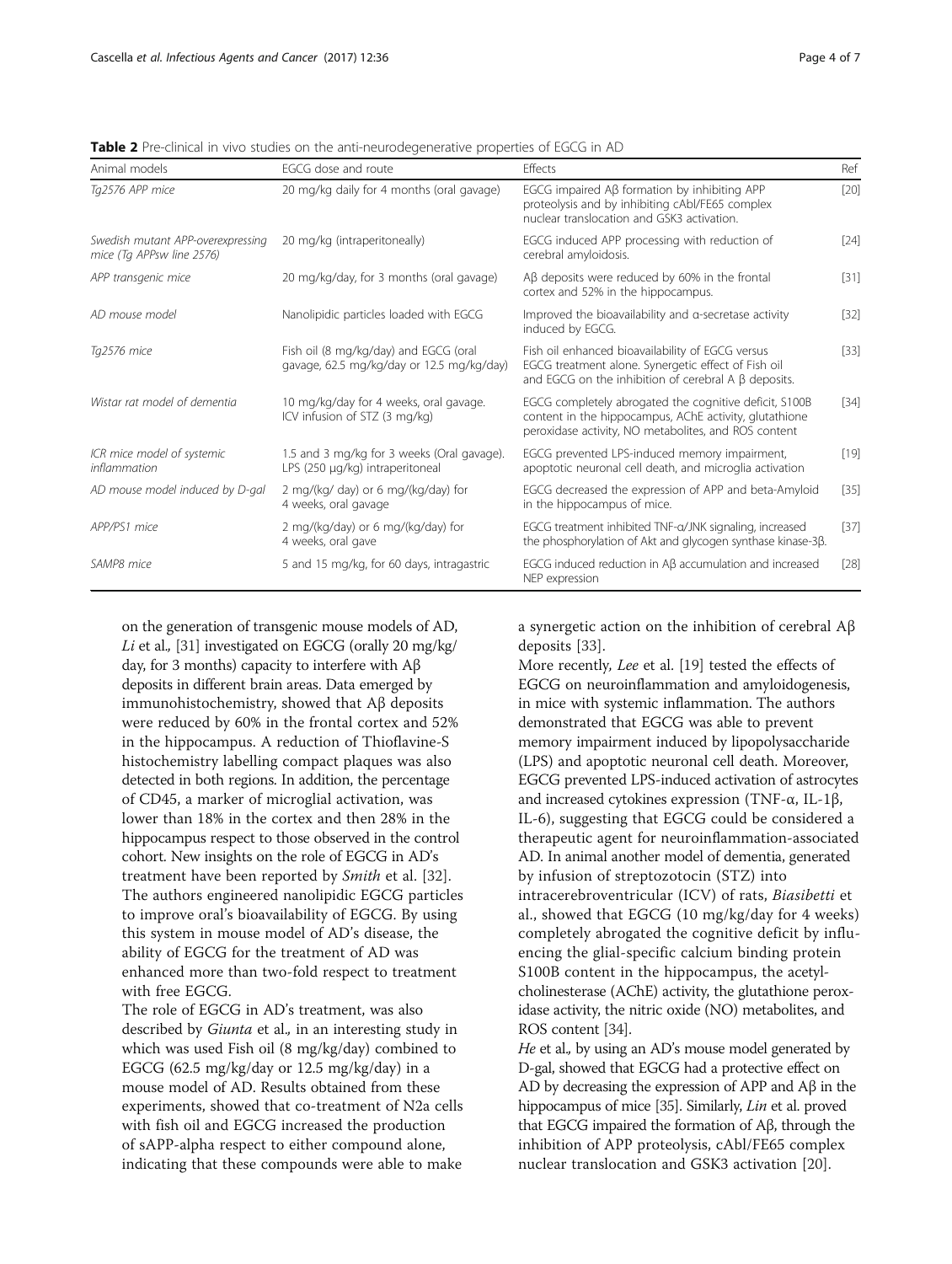Since insulin signaling plays a significant role in the regulation of synaptic activities involved in learning and memory processes, insulin resistance – expressed as increased phosphorylation levels of insulin receptor substrate-1 (IRS-1) - and subsequent alteration in signaling pathways, may contribute to the cognition impairment in AD's patients [\[36](#page-6-0)]. Interestingly, Jia et al. demonstrated that EGCG reduced the spatial memory impairment (AD-related cognitive deficit) in APP/PS1 mice (bearing brain insulin resistance) by inducing IRS-1 signaling defects in the hippocampus, in a dose dependent manner [[37](#page-6-0)]. In another study, was reported that EGCG reduced Aβ accumulation in vitro and rescued cognitive deterioration in senescence-accelerated mice P8 (SAMP8). The authors showed that EGCG attenuated the cognitive deterioration in AD's mouse model by upregulation of neprilysin (NEP) expression [[28](#page-6-0)]. Taken together, these data strongly suggest that EGCG could be used as a therapeutic agent for the treatment and the prevention of AD.

## Translational perspectives of EGCG's use into clinical practice

Promising results obtained  $by$  in vitro and in vivo studies on the use of EGCG as valuable therapeutic options for neurodegenerative disorders and cancer treatments, encourage its commitment to translation into clinical practice [[39, 40](#page-6-0)].

# a) The bioavailability of EGCG in the brain: a discrepancy between animals and humans-based studies

Despite these encouraging results, there is still a translational gap between in vitro, in vivo and clinical studies with EGCG in neurodegenetative disease treatment. This can be associated to poor data reported on the bioavailability of EGCG in the brain, a feature extremely necessary for its neuroprotrective role. In vivo studies performed on animal models showed that repeated administration of EGCG, increased its accumulation in the brain [\[41](#page-6-0), [42\]](#page-6-0). Opposite results were obtained in a study performed on six human subjects which assumed green tea by drinking. The products of green tea's metabolism, (i.e. flavan-3-ol methyl-glucuronide and sulfate metabolites) were not able to reach the brain, thus remaining in the bloodstream [\[43](#page-6-0)]. These discrepancy can be associated to different causes, as reported by Mähler et al.in a review on this topic (i.e. dose, time point of EGCG treatment and different catechin metabolism between animals and humans) [[39\]](#page-6-0). When EGCG is able to reach the brain, it regulates many biological processes and molecular

signaling pathways involved in neurodegenerative disorders, included AD, as previously reported based on convincing results of in vitro and in vivo pre-clinical studies [[44\]](#page-6-0). Unfortunately, these mechanisms are not completely elucidated in clinical studies probably due to the absence of standardization of disease severity in humans and in green tea

preparations and its derivatives.

This strongly suggest the needing of more detailed and specific studies on EGCG's brain and plasma bioavailability, on its efficacy and safety in patients, and on possible interactions with other drugs.

### b) Clinical trials

Despite the encouraging data obtained from preclinical studies, several pivotal issues, regarding EGCG dose levels and administration frequency as well as genetic and epigenetic modulations involved in the metabolism and distribution of the active compounds in humans, remain to be explored [[45\]](#page-6-0).Previous findings from a cross-sectional study showed a negative association between green tea consumption and the prevalence of cognitive impairment in elderly individuals over 70 years old [\[46\]](#page-6-0). Thus, there is a discrepancy about the effects of GTE compounds on cognitive functions [\[47\]](#page-6-0).

Several clinical studies have been performed to evaluate the acute effects of EGCG and other constituents of tea, such as L-theanine, on cognitive function (e.g., attention) and mood. The results obtained, showed that tea consumption had significant acute benefits on mood and work performance and creativity [\[48,](#page-6-0) [49\]](#page-6-0). Another clinical study performed on 27 healthy human adults treated with EGCG (orally administered in a single dose of 135 mg), reported that EGCG was able to modulate cerebral blood flow parameters, without affecting cognitive performance or mood [\[50\]](#page-6-0). Similarly, Scholey et al. showed that EGCG administration (300 mg) was associated with reduced stress, increased calmness and increased electroencephalographic activity (increased alpha, beta and theta activities) in the midline frontal and central brain regions [[51\]](#page-6-0). Ide et al. showed that green tea consumption in subjects with cognitive dysfunction (2 g/day for 3 months, approximately equal to 2 to 4 cups of tea/day) significantly improved cognitive performance [\[52](#page-6-0)]. It is of note that the clinical symptoms of AD do not occur immediately. For this reasons, acute results of EGCG or other natural compounds on neurocognitive capacities, cannot be predictive of efficacy in more complex neurodegenerative diseases, such as AD's syndrome. To date, one ongoing clinical trial is investigating on the effects of EGEG in early state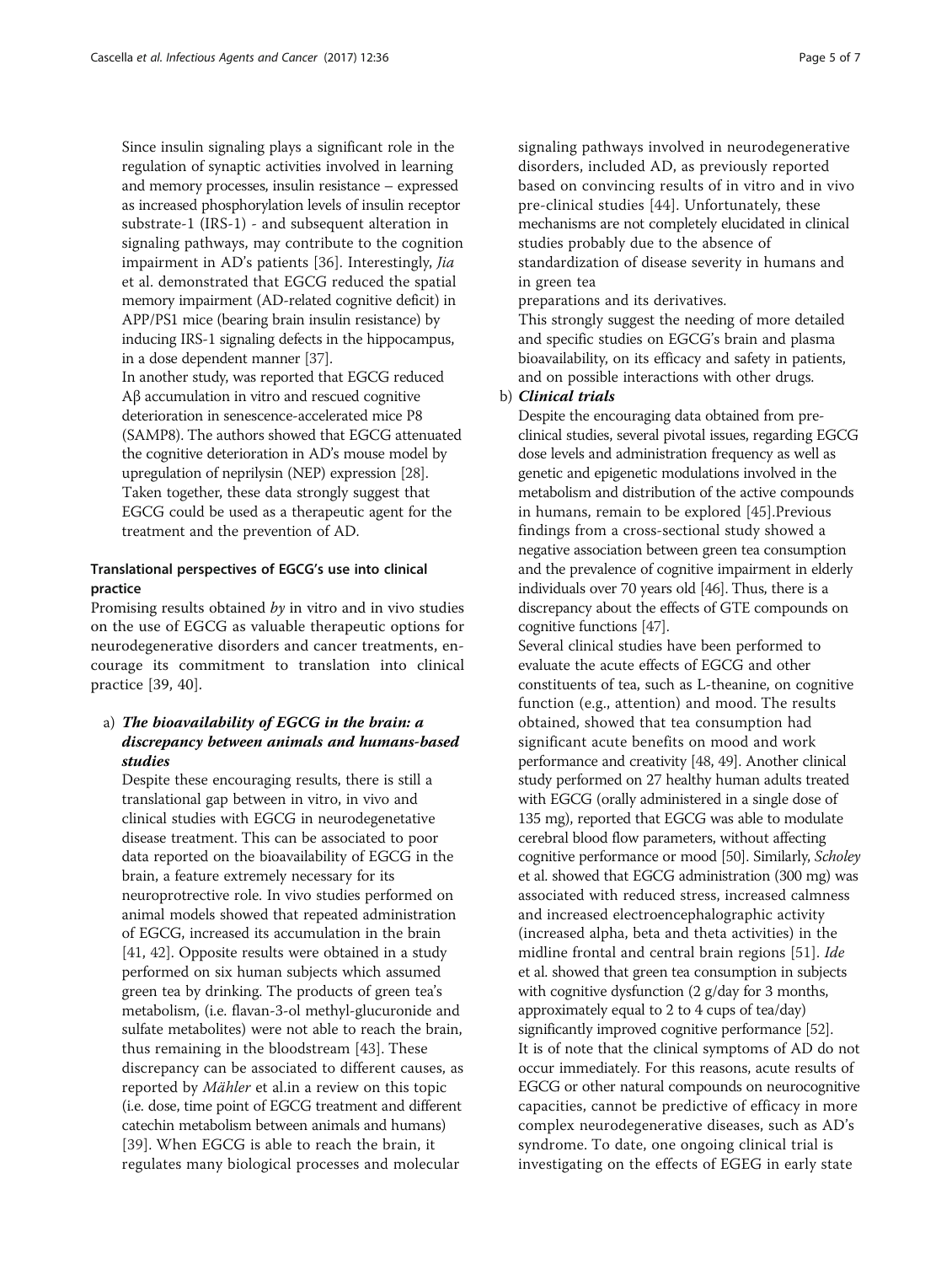<span id="page-5-0"></span>of AD patients co-medicated with acetylcholine esterase inhibitors ([ClinicalTrials.gov](http://clinicaltrials.gov) identifier: [NCT00951834](https://clinicaltrials.gov/ct2/show/NCT00951834)) [[53](#page-6-0)].

In order to evaluate the clinical effects of EGCG on AD, are necessary: (i) more detailed in vitro and in vitro studies with the purpose of dissect the underlying molecular mechanisms by which EGCG interferes with AD pathogenesis; (ii) clinical studies exploring the long-term effects of EGCG on cognitive functions; (iii) large size epidemiological studies concerning the consumption of EGCG and the progression of AD.

## Conclusions

Several in vitro and pre-clinical studies have demonstrated that EGCG, the principal bioactive component found in green tea, has anti-inflammatory properties by modulating different molecular pathways. Regarding AD's syndrome, in vitro and in vivo studies reviewed here, showed that EGCG mainly induces reduction in Aβ accumulation, by modulating several biological mechanisms. Promising results in the pre-clinical and in recent clinical studies largely encourage EGCG's commitment to translation into a clinical therapeutic approach. However, EGCG dose levels and administration frequency remain to be explored, so more pre-clinical investigations and well-drawn clinical trials are extremely needed.

With the use of different integrated approaches, next studies will shed light on the use of EGCG as a targeted prevention and individualized treatment to patients with AD's disease.

#### Abbreviations

AChE: Acetylcholinesterase; AD: Alzheimer's disease; APP: Amyloid precursor protein; Aβ: Amyloid β peptide; BBB: Blood brain barrier; BChE: Butyrylcholinesterase; CNS: Central nervous system; EGCG: (−)- Epigallocatechin-3-O-gallate; GSK-3: glycogen synthase kinase-3; GTE: Green tea extract; HO-1: Heme oxygenase-1; ICV: Intracerebroventricular; IL: Interleukin; iNOS: Inducible nitric oxide synthase; IRS-1: Insulin receptor substrate-1; JNK: c-Jun N-terminal kinase; LPS: Lipopolysaccharide; MAPK: mitogen-activated protein kinase; NEP: Neprilysin; NO: Nitric oxide; NOS: Reactive nitrogen species; Nrf2: Nuclear erythroid-2 related factor 2; PPARγ: peroxisome proliferator-activated receptor gamma; ROS: Reactive oxygen species; S100B: Calcium-binding protein B; SAMP8: Senescenceaccelerated mice P8; STZ: Streptozotocin; TNFα: Tumor necrosis factor-α

#### Acknowledgments

We are grateful to Dr. Alessandra Trocino and Mrs. Cristina Romano from the National Cancer Institute of Naples for providing excellent bibliographic service and assistance.

#### Funding

No funds were used for the preparation of the paper.

#### Availability of data and materials

All data generated or analyzed during this study are included in this published article.

#### Authors' contributions

The present review was mainly written by MC and SB. MM, VS and AC contributed to revise the manuscript. All authors approved the final version of the manuscript.

#### Competing interests

The authors declare that they have no competing interests.

#### Consent for publication

Not applicable

#### Ethics approval and consent to participate

Not applicable.

### Publisher's note

Springer Nature remains neutral with regard to jurisdictional claims in published maps and institutional affiliations.

#### Author details

<sup>1</sup> Division of Anesthesia and Pain Medicine, Istituto Nazionale Tumori - IRCCS - "Fondazione G. Pascale", Via Mariano Semmola, 80131 Naples, Italy. Division of Infantile Neuropsychiatry, UOMI - Maternal and Infant Health, ASL NA 3 SUD, Torre del Greco, Via Marconi, 80059 Naples, Italy. <sup>3</sup>Division of Anesthesia and Intensive Care, Presidio Ospedaliero "Pineta Grande", Castel Voltuno, 81100 Caserta, Italy.

#### Received: 28 April 2017 Accepted: 6 June 2017 Published online: 19 June 2017

#### References

- 1. Block ML, Zecca L, Hong JS. Microglia-mediated neurotoxicity: uncovering the molecular mechanisms. Nat Rev Neurosci. 2007;8:57–69.
- 2. Yadav A, Collman RG. CNS inflammation and macrophage/microglial biology associated with HIV-1 infection. Journal of Neuroimmune Pharmacolog. 2009;4:430–47.
- 3. Iqbal K. Grundke-Iqbal I Alzheimer neurofibrillary degeneration: significance, etiopathogenesis, therapeutics and prevention. J Cell Mol Med. 2008;12:38–55.
- 4. Agostinho P, Cunha RA, Oliveira C. Neuroinflammation, oxidative stress and the pathogenesis of Alzheimer's disease. Curr Pharm Des. 2010;16:2766–78.
- 5. Iadecola C. The overlap between neurodegenerative and vascular factors in the pathogenesis of dementia. Acta Neuropathol. 2010;120:287–96.
- 6. Cascella M, Muzio MR. Potential application of the Kampo medicine goshajinkigan for prevention of chemotherapy-induced peripheral neuropathy. J Integr Med. 2017;15(2):77–87.
- 7. Essa MM, Mohammed A, Guillemin G. The Benefits of Natural Products for Neurodegenerative Diseases. 2016. ISBN:978-3-319-28381-4. doi[:10.1007/978-](http://dx.doi.org/10.1007/978-3-319-28383-8) [3-319-28383-8](http://dx.doi.org/10.1007/978-3-319-28383-8).
- 8. Zhao HF, Li N, Wang Q, et al. Resveratrol decreases the insoluble Aβ1-42 level in hippocampus and protects the integrity of the blood-brain barrier in AD rats. Neuroscience. 2015;310:641–9.
- 9. Cox KHM, Pipingas A, Scholey AB. Investigation of the effects of solid lipid curcumin on cognition and mood in a healthy older population. J Psychopharmacol. 2015;29:642–51.
- 10. Saad MA, Abdel Salam RM, Kenawy SA, et al. Pinocembrin attenuates hippocampal inflammation, oxidative perturbations and apoptosis in a rat model of global cerebral ischemia reperfusion. Pharmacol Rep. 2015;67:115–22.
- 11. Chen X, Gawryluk JW, Wagener JF, et al. Caffeine blocks disruption of blood brain barrier in a rabbit model of Alzheimer's disease. J Neuroinflammation. 2008;5:12. doi:[10.1186/1742-2094-5-12.](http://dx.doi.org/10.1186/1742-2094-5-12)
- 12. Steiner GZ, Yeung A, Liu JX, et al. The effect of Sailuotong (SLT) on neurocognitive and cardiovascular function in healthy adults: a randomised, double-blind, placebo controlled crossover pilot trial. BMC Complement Altern Med. 2015;16:15. doi[:10.1186/s12906-016-0989-0.](http://dx.doi.org/10.1186/s12906-016-0989-0)
- 13. Ahmed HH, Salem AM, Sabry GM, et al. Possible therapeutic uses of Salvia Triloba and Piper nigrum in Alzheimer's disease-induced rats. J Med Food. 2013;16:437–46.
- 14. Ou H-C, Song T-Y, Yeh Y-C, et al. EGCG protects against oxidized LDLinduced endothelial dysfunction by inhibiting LOX-1-mediated signalling. J Appl Physiol. 2010;108:1745–56.
- 15. Xu H, Lui WT, Chu CY, et al. Anti-angiogenic effects of green tea catechin on an experimental endometriosis mouse model. Hum Reprod. 2009;24:608–18.